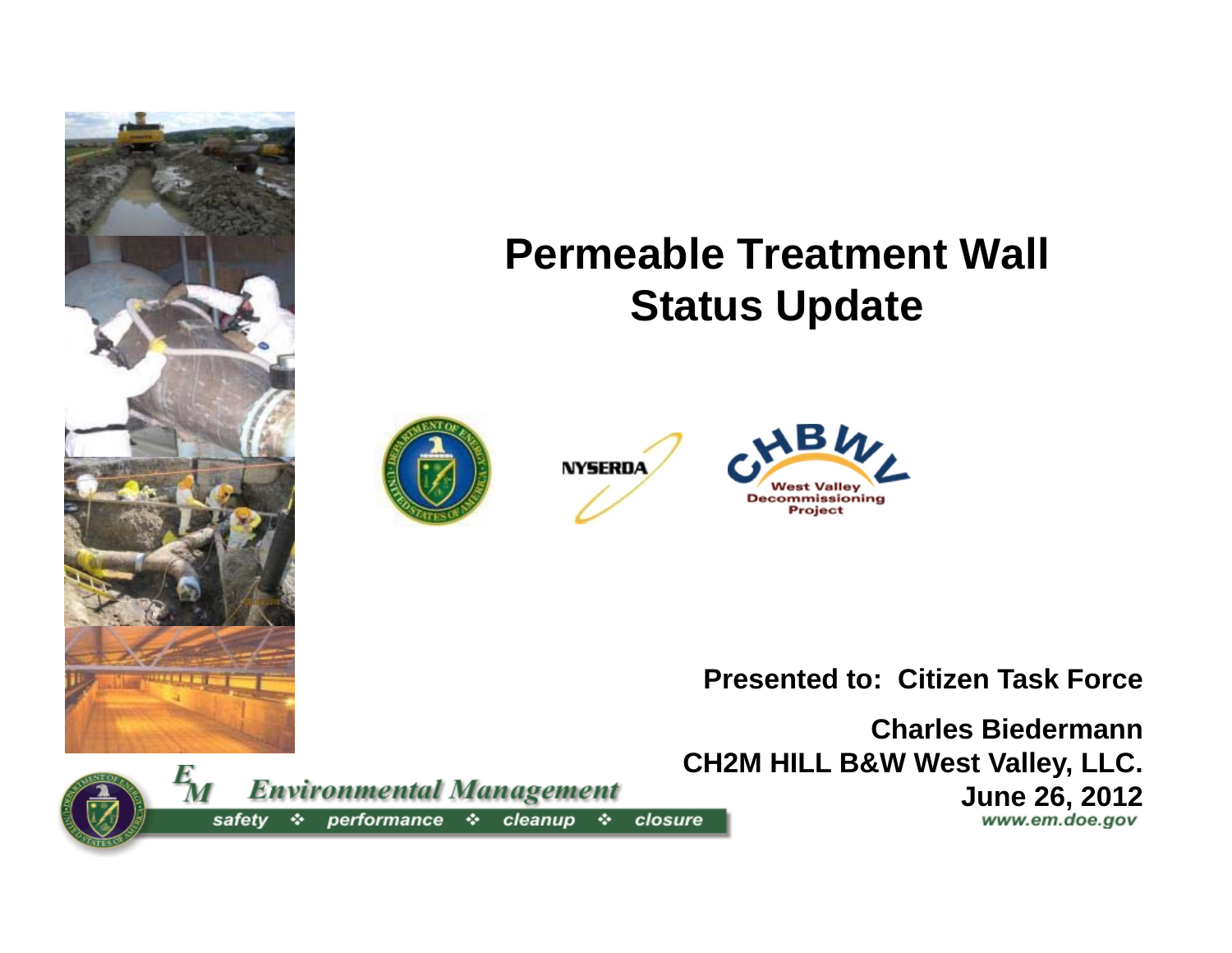#### **PTW System Functional/Design Requirements Summary (Established August 2009)**

- •Limit expansion of Sr-90 contaminated groundwater
- • Demonstrate overall stable or downward trend in the Sr-90 in groundwater passing through the PTW
- • Prevent redirection of Sr-90 contamination to less contaminated areas
- $\bullet$ Preclude substantial changes in groundwater flow
- $\bullet$  Maintain passive mitigation system with minimum maintenance and waste generation
- $\bullet$ Maintain PTW groundwater monitoring
- $\bullet$  Preclude any limitation on strategies for addressing the plume during site decommissioning
- $\bullet$ Expended PTW media (e.g., zeolite) is removable

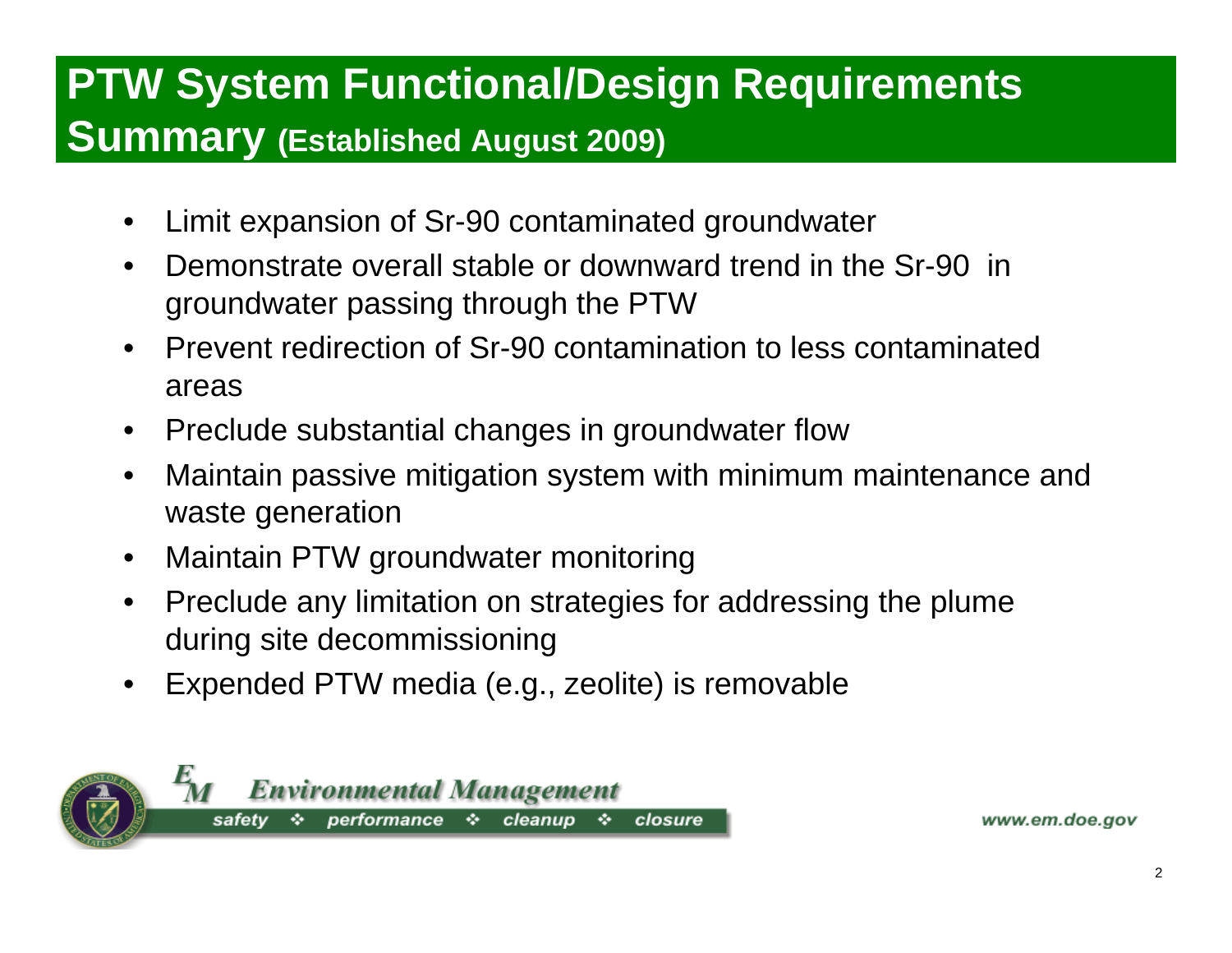# **PTW Background**

- • PTW is expected to limit further migration of contaminants outside the boundary
- $\bullet$ PTW Installation - Completed November 2010
- $\bullet$ Monitoring System includes 66 wells, and 22 existing wells
- • Monitoring Activities:
	- Baseline sampling & monitoring January 2011
	- Monthly visual inspections (erosion, standing water, rutting, excessive vegetation growth)
	- Monthly hydraulic monitoring
	- Quarterly sampling and monitoring April 2011, July 2011, October 2011 & April 2012
	- Annual sampling and monitoring January 2012

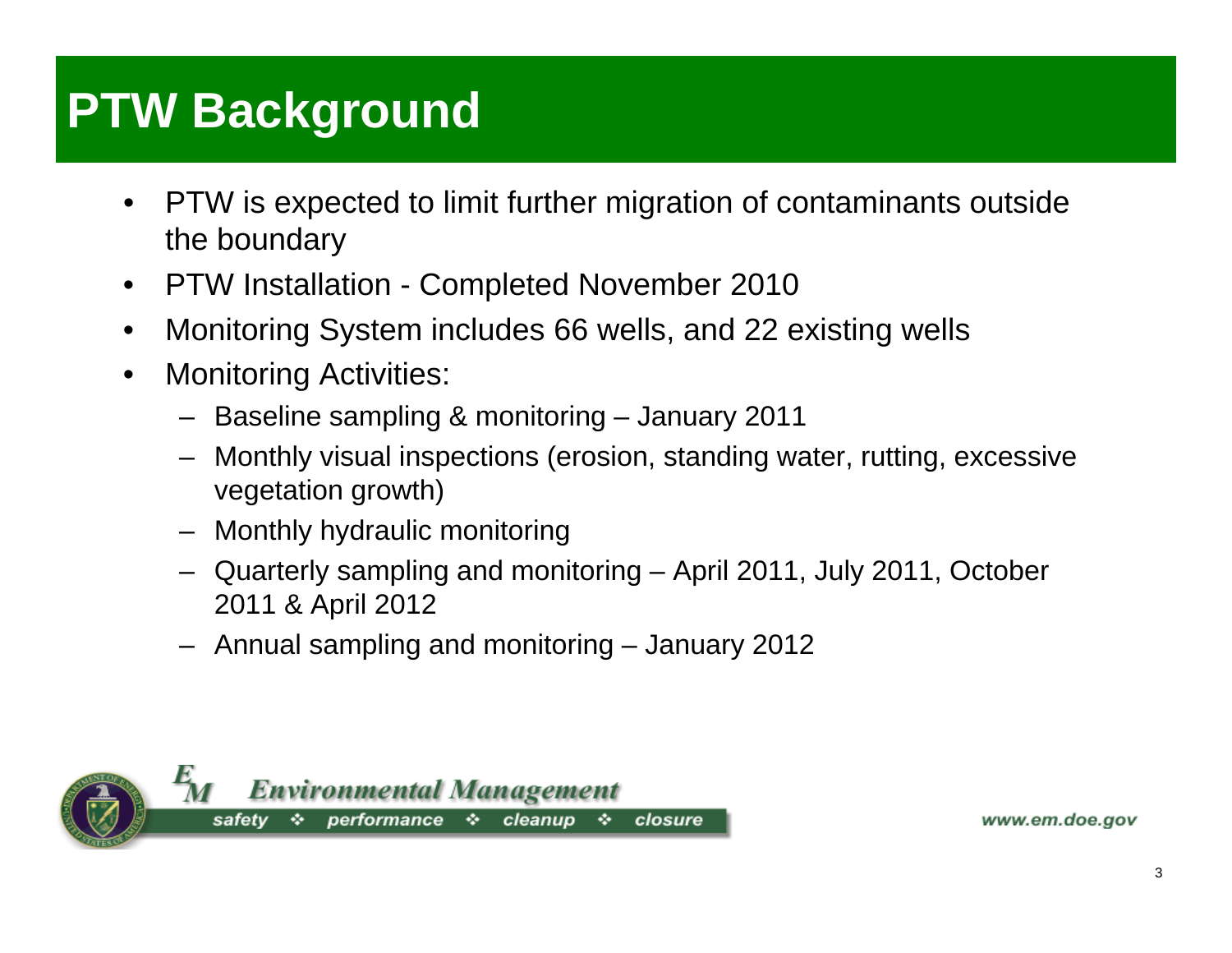### **PTW Performance Monitoring**



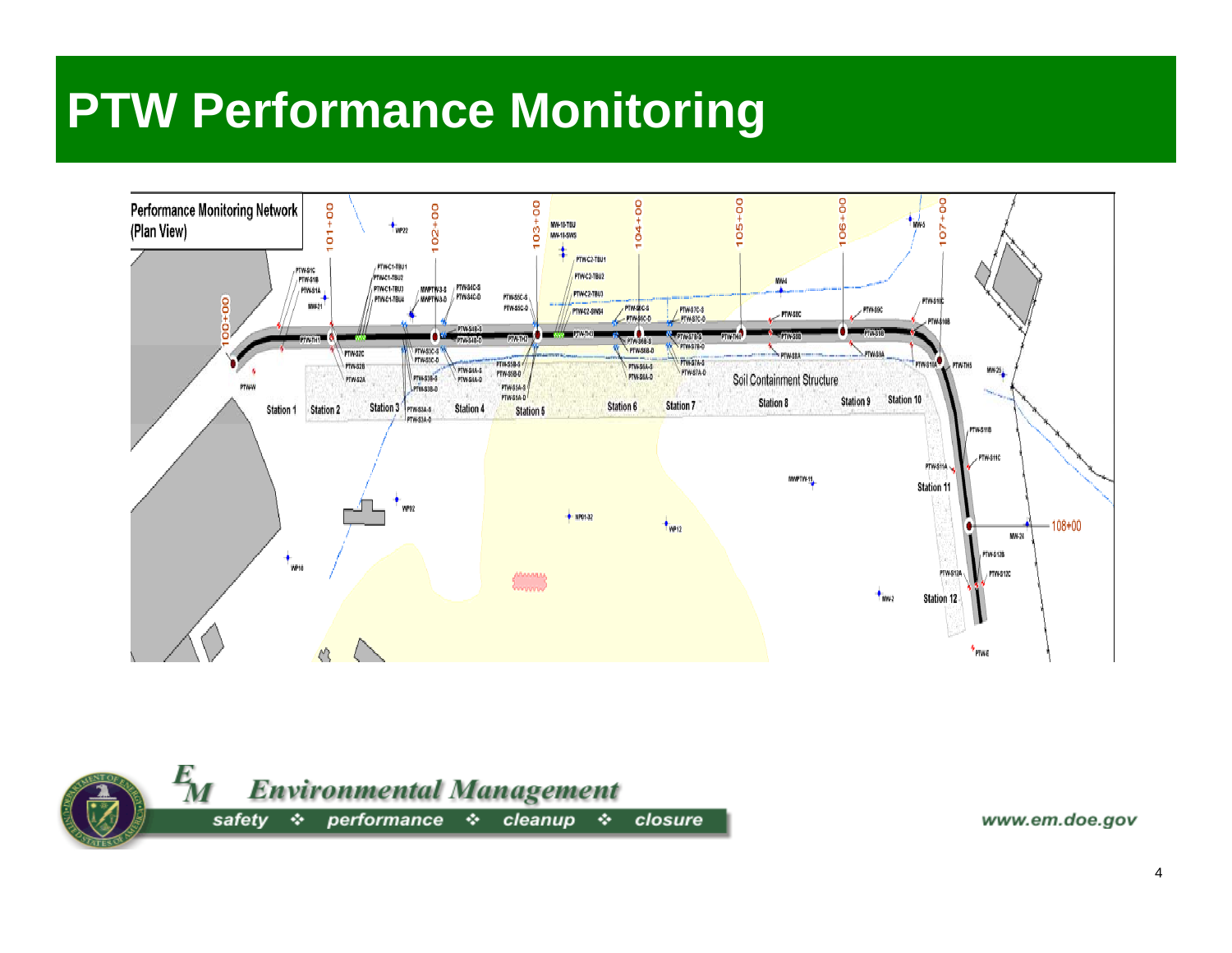# **Sampling and Monitoring Conclusions**

- $\bullet$ The PTW is working
- $\bullet$  PTW does not substantially alter groundwater flow conditions on the North Plateau
- • Sampling continues to indicate removal Sr-90 from groundwater
- $\bullet$ Functional Design Requirements continue to be met
- $\bullet$ On- and off-site surface water monitoring continues
- • Sr-90 at Cattaraugus Creek remains near background levels

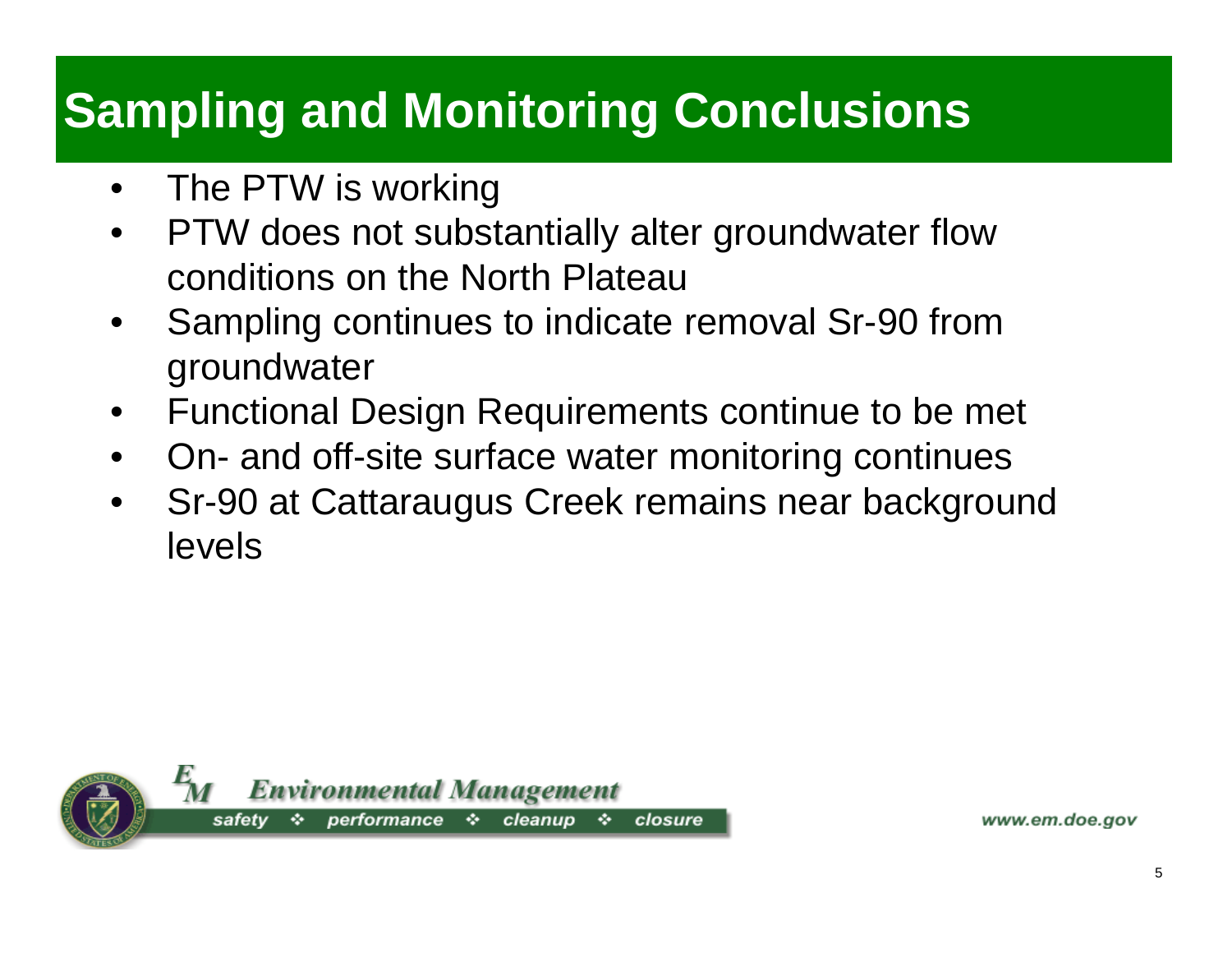# **PTW Performance Monitoring**

| Location                   | <b>Baseline</b><br>(pCi/L Sr-90) | <b>1st Year</b><br><b>Performance</b> |
|----------------------------|----------------------------------|---------------------------------------|
| <b>West Lobe</b>           |                                  |                                       |
| <b>Up-Gradient</b>         | 46,070                           | 34,400                                |
| <b>Down- Gradient</b>      | 34,910                           | 12,300                                |
| <b>Central Lobe</b>        |                                  |                                       |
| <b>TBU - Up-Gradient</b>   | 15,950                           | 26,200                                |
| <b>TBU - Down-Gradient</b> | 21,340                           | 6,850                                 |
| SWS - Up-Gradient          | 12,645                           | 5,530                                 |
| <b>SWS-Down-Gradient</b>   | 2,253                            | 653                                   |
| East Lobe                  |                                  |                                       |
| <b>Up-Gradient</b>         | 2,910                            | 2,470                                 |
| Down-Gradient              | 1,087                            | 252                                   |



 $\frac{E}{M}$ **Environmental Management** 

safety \* performance \* cleanup \* closure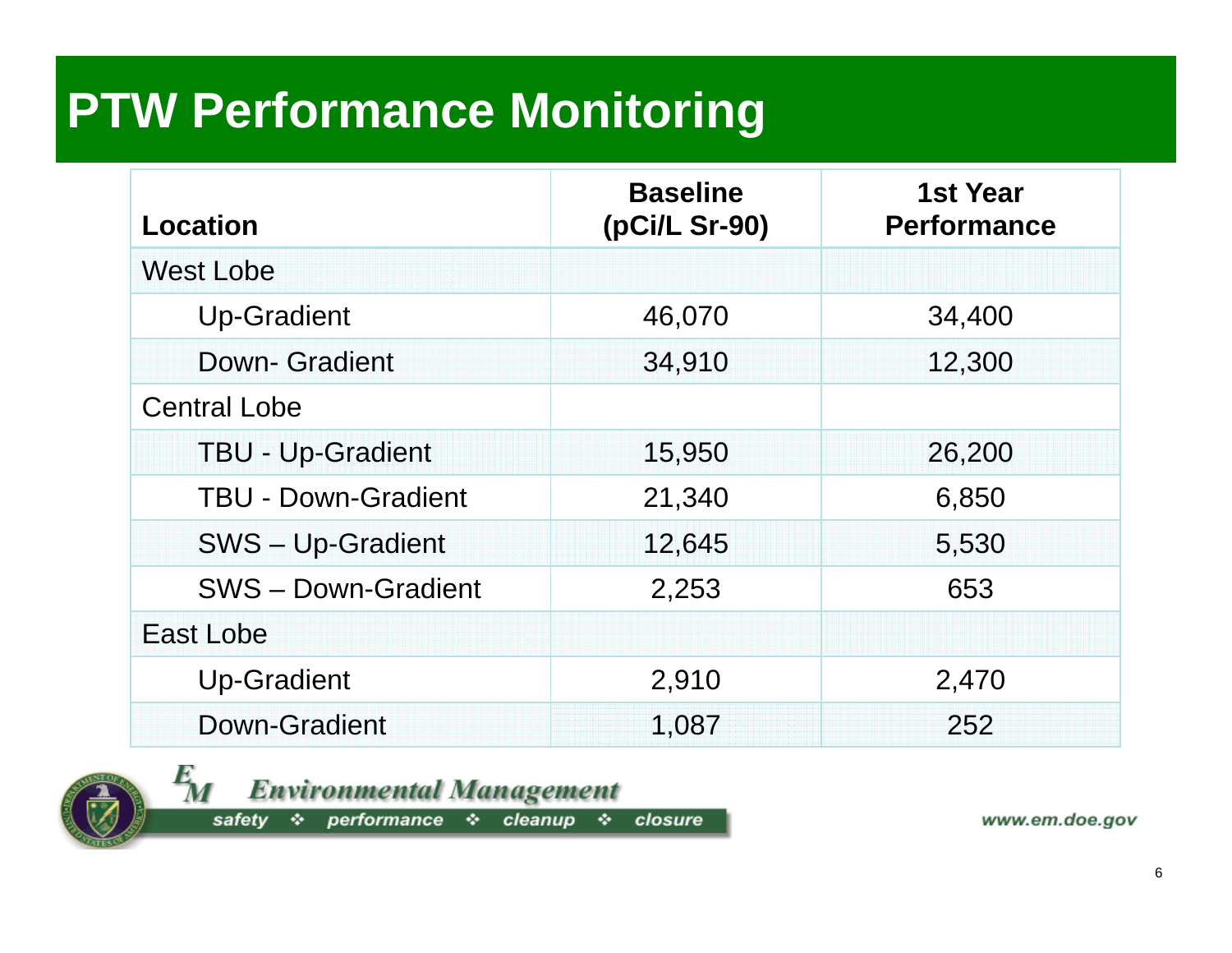## **Baseline Sr-90 Plume Delineation Thick Bedded Unit**



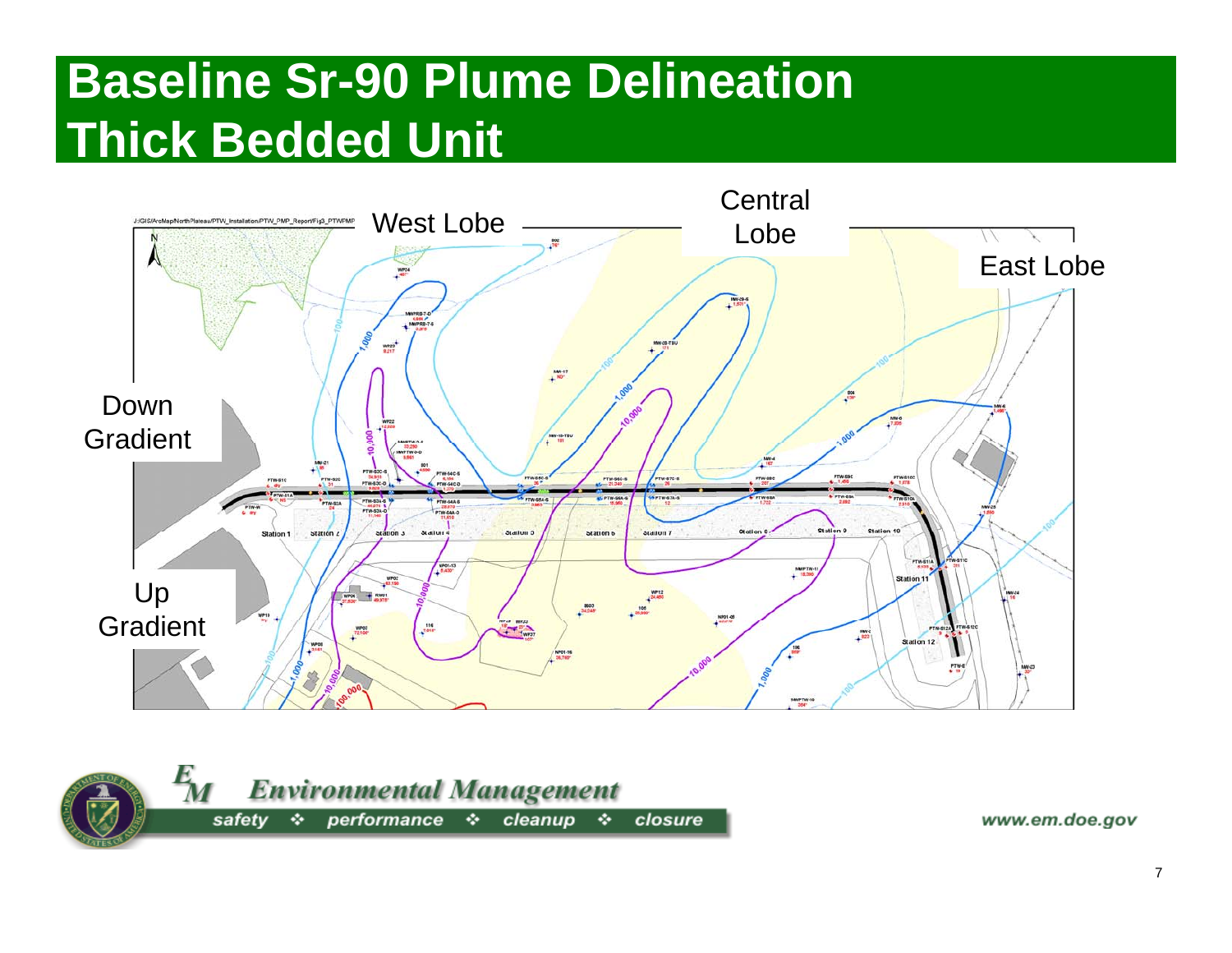## **First Annual Sr-90 Plume Delineation Thick Bedded Unit (DRAFT Data)**

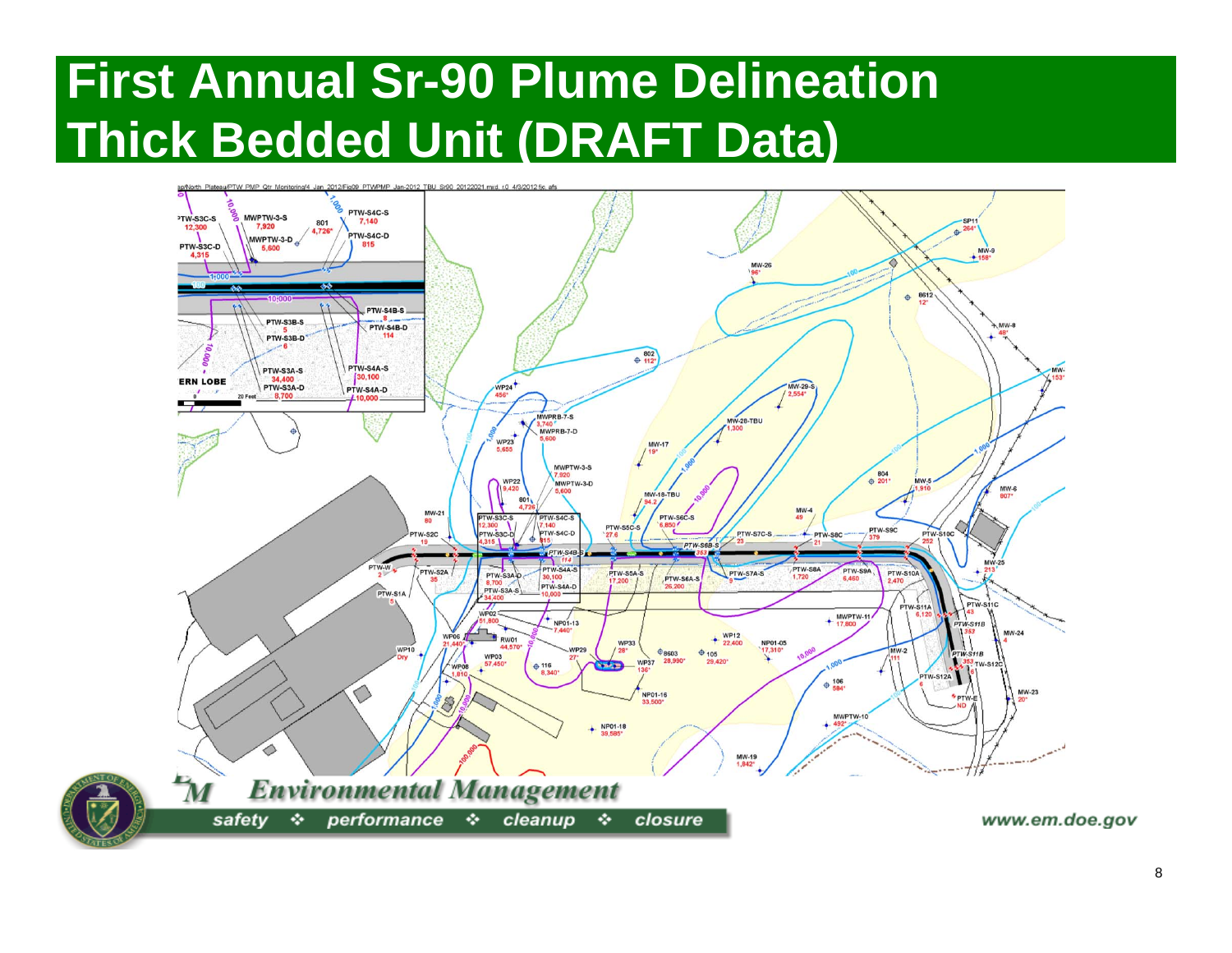#### **Baseline Sr-90 Plume Delineation Slack Water Sequence**



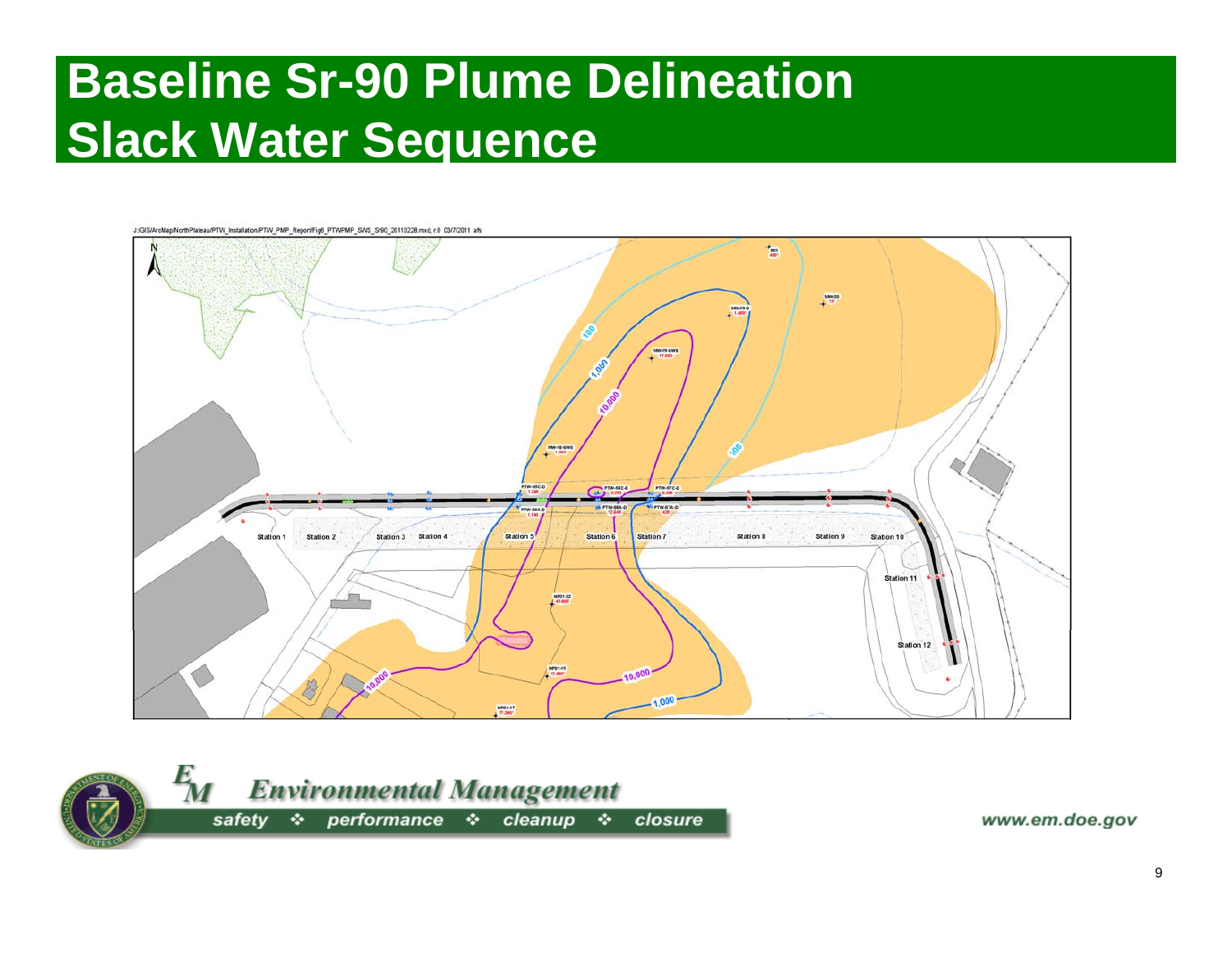## **First Annual Sr-90 Plume Delineation Slack Water Sequence (DRAFT Data)**



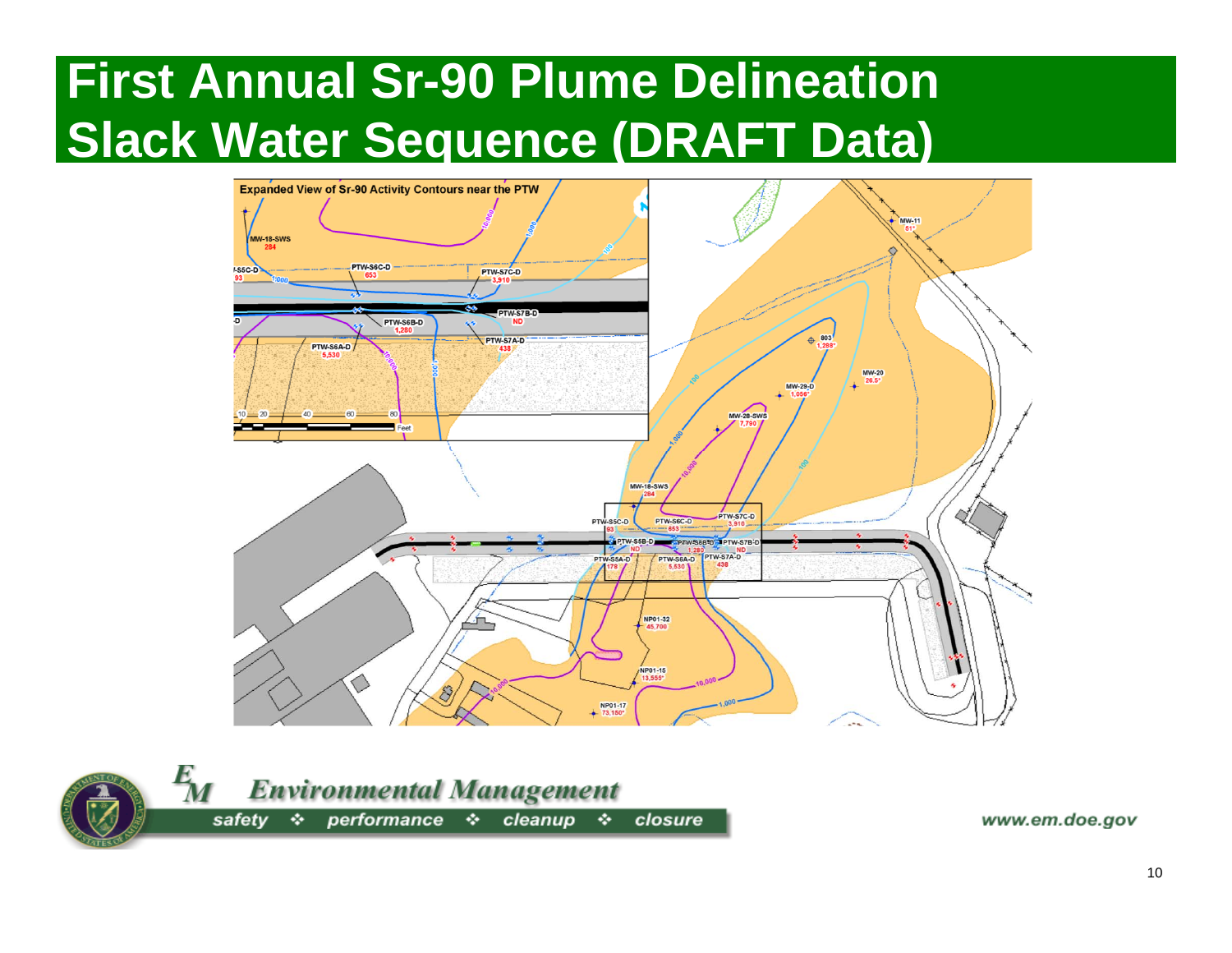#### **Leading Performance Indications**

- Near-term monitoring suggests decreasing Sr-90 levels in Swamp Ditch
- Long-term monitoring indicates low Sr-90 level occurred in the past (May 2003)
- PTW successful if levels continue to decline